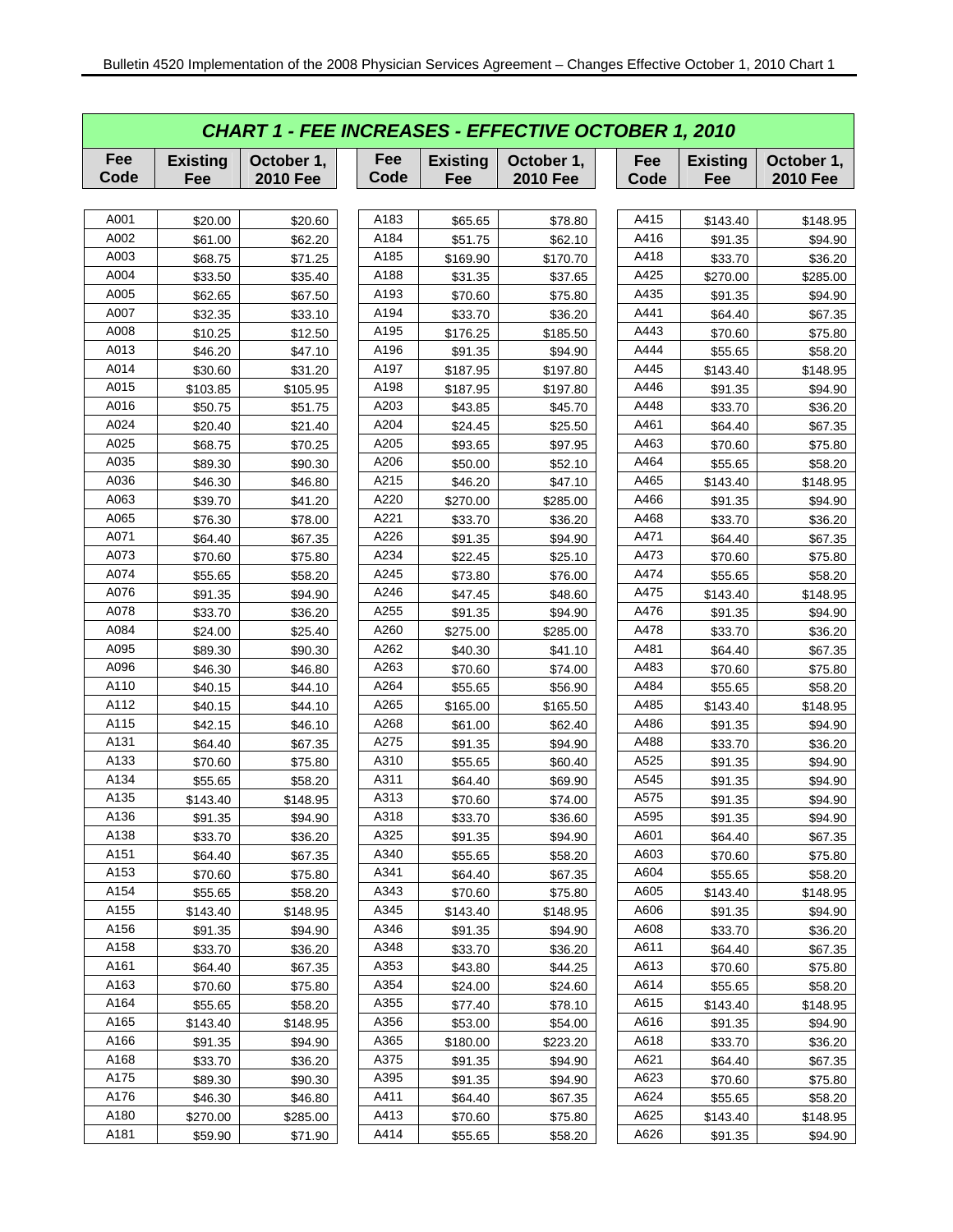|             | <b>CHART 1 - FEE INCREASES - EFFECTIVE OCTOBER 1, 2010</b> |                               |                  |                        |                               |                  |                        |                               |  |  |  |  |  |
|-------------|------------------------------------------------------------|-------------------------------|------------------|------------------------|-------------------------------|------------------|------------------------|-------------------------------|--|--|--|--|--|
| Fee<br>Code | <b>Existing</b><br>Fee                                     | October 1,<br><b>2010 Fee</b> | Fee<br>Code      | <b>Existing</b><br>Fee | October 1,<br><b>2010 Fee</b> | Fee<br>Code      | <b>Existing</b><br>Fee | October 1,<br><b>2010 Fee</b> |  |  |  |  |  |
|             |                                                            |                               |                  |                        |                               |                  |                        |                               |  |  |  |  |  |
| A628        | \$33.70                                                    | \$36.20                       | C022             | \$29.20                | \$30.10                       | C137             | \$29.20                | \$30.10                       |  |  |  |  |  |
| A635        | \$78.45                                                    | \$80.40                       | C027             | \$29.20                | \$30.10                       | C138             | \$29.20                | \$30.10                       |  |  |  |  |  |
| A636        | \$54.50                                                    | \$55.85                       | C028             | \$29.20                | \$30.10                       | C139             | \$29.20                | \$30.10                       |  |  |  |  |  |
| A638        | \$33.65                                                    | \$34.50                       | C029             | \$29.20                | \$30.10                       | C142             | \$55.45                | \$57.10                       |  |  |  |  |  |
| A645        | \$89.30                                                    | \$90.30                       | C032             | \$29.20                | \$30.10                       | C143             | \$55.45                | \$57.10                       |  |  |  |  |  |
| A646        | \$46.30                                                    | \$46.80                       | C035             | \$89.30                | \$90.30                       | C151             | \$64.40                | \$67.35                       |  |  |  |  |  |
| A655        | \$91.35                                                    | \$94.90                       | C036             | \$46.30                | \$46.80                       | C152             | \$29.20                | \$30.10                       |  |  |  |  |  |
| A661        | \$64.40                                                    | \$65.85                       | C037             | \$29.20                | \$30.10                       | C153             | \$70.60                | \$75.80                       |  |  |  |  |  |
| A675        | \$91.35                                                    | \$94.90                       | C038             | \$29.20                | \$30.10                       | C154             | \$55.65                | \$58.20                       |  |  |  |  |  |
| A695        | \$324.00                                                   | \$375.00                      | C039             | \$29.20                | \$30.10                       | C155             | \$143.40               | \$148.95                      |  |  |  |  |  |
| A735        | \$32.10                                                    | \$32.90                       | C042             | \$29.20                | \$30.10                       | C156             | \$91.35                | \$94.90                       |  |  |  |  |  |
| A745        | \$91.35                                                    | \$94.90                       | C047             | \$29.20                | \$30.10                       | C157             | \$29.20                | \$30.10                       |  |  |  |  |  |
| A765        | \$165.00                                                   | \$165.50                      | C048             | \$29.20                | \$30.10                       | C158             | \$29.20                | \$30.10                       |  |  |  |  |  |
| A771        | \$17.75                                                    | \$20.60                       | C049             | \$29.20                | \$30.10                       | C159             | \$29.20                | \$30.10                       |  |  |  |  |  |
| A775        | \$270.00                                                   | \$285.00                      | C062             | \$29.20                | \$30.10                       | C161             | \$64.40                | \$67.35                       |  |  |  |  |  |
| A777        | \$32.35                                                    | \$33.10                       | C063             | \$39.70                | \$41.20                       | C162             | \$29.20                | \$30.10                       |  |  |  |  |  |
| A795        | \$270.00                                                   | \$285.00                      | C065             | \$76.30                | \$78.00                       | C163             | \$70.60                | \$75.80                       |  |  |  |  |  |
| A813        | \$86.60                                                    | \$90.25                       | C067             | \$29.20                | \$30.10                       | C164             | \$55.65                | \$58.20                       |  |  |  |  |  |
| A815        | \$165.00                                                   | \$180.00                      | C068             | \$29.20                | \$30.10                       | C165             | \$143.40               | \$148.95                      |  |  |  |  |  |
| A845        | \$91.35                                                    | \$94.90                       | C069             | \$29.20                | \$30.10                       | C166             | \$91.35                | \$94.90                       |  |  |  |  |  |
| A865        | \$91.35                                                    | \$94.90                       | C071             | \$64.40                | \$67.35                       | C167             | \$29.20                | \$30.10                       |  |  |  |  |  |
| A888        | \$30.85                                                    | \$33.75                       | C072             | \$29.20                | \$30.10                       | C168             | \$29.20                | \$30.10                       |  |  |  |  |  |
| A895        | \$205.65                                                   | \$216.45                      | C073             | \$70.60                | \$75.80                       | C169             | \$29.20                | \$30.10                       |  |  |  |  |  |
| A901        | \$41.75                                                    | \$43.05                       | C074             | \$55.65                | \$58.20                       | C172             | \$29.20                | \$30.10                       |  |  |  |  |  |
| A902        | \$41.75                                                    | \$43.05                       | C076             | \$91.35                | \$94.90                       | C175             | \$89.30                | \$90.30                       |  |  |  |  |  |
| A903        | \$61.00                                                    | \$65.05                       | C077             | \$29.20                | \$30.10                       | C176             | \$46.30                | \$46.80                       |  |  |  |  |  |
| A905        | \$50.75                                                    | \$54.80                       | C078             | \$29.20                | \$30.10                       | C177             | \$29.20                | \$30.10                       |  |  |  |  |  |
| A917        | \$32.35                                                    | \$33.10                       | C079             | \$29.20                | \$30.10                       | C178             | \$29.20                | \$30.10                       |  |  |  |  |  |
| A927        | \$32.35                                                    | \$33.10                       | C082             | \$29.20                | \$30.10                       | C179             | \$29.20                | \$30.10                       |  |  |  |  |  |
| A933        | \$79.20                                                    | \$79.90                       | C084             | \$25.15                | \$26.60                       | C180             | \$270.00               | \$285.00                      |  |  |  |  |  |
| A937        | \$32.35                                                    | \$33.10                       | C087             | \$29.20                | \$30.10                       | C181             | \$59.90                | \$71.90                       |  |  |  |  |  |
| A947        | \$32.35                                                    | \$33.10                       | C088             | \$29.20                | \$30.10                       | C182             | \$29.20                | \$30.10                       |  |  |  |  |  |
| A957        | \$32.35                                                    | \$33.10                       | C089             | \$29.20                | \$30.10                       | C183             | \$65.65                | \$78.80                       |  |  |  |  |  |
| A967        | \$32.35                                                    | \$33.10                       | C092             | \$29.20                | \$30.10                       | C184             | \$51.75                | \$62.10                       |  |  |  |  |  |
| C002        | \$29.20                                                    | \$30.10                       | C095             | \$89.30                | \$90.30                       | C185             | \$169.90               | \$170.70                      |  |  |  |  |  |
| C003        | \$68.75                                                    | \$71.20                       | C096             | \$46.30                | \$46.80                       | C187             | \$29.20                | \$30.10                       |  |  |  |  |  |
| C004        | \$33.50                                                    | \$35.40                       | C097             | \$29.20                | \$30.10                       | C188             | \$29.20                | \$30.10                       |  |  |  |  |  |
| C005        | \$62.65                                                    | \$67.50                       | C098             | \$29.20                | \$30.10                       | C189             | \$29.20                | \$30.10                       |  |  |  |  |  |
| C007        | \$29.20                                                    | \$30.10                       | C099             | \$29.20                | \$30.10                       | C192             | \$29.20                | \$30.10                       |  |  |  |  |  |
| C008        | \$29.20                                                    | \$30.10                       | C <sub>101</sub> | \$8.65                 | \$9.10                        | C193             | \$70.60                | \$75.80                       |  |  |  |  |  |
| C009        | \$29.20                                                    | \$30.10                       | C121             | \$29.20                | \$30.10                       | C194             | \$55.65                | \$58.20                       |  |  |  |  |  |
| C010        | \$17.75                                                    | \$18.30                       | C122             | \$55.45                | \$57.10                       | C196             | \$91.35                | \$94.90                       |  |  |  |  |  |
| C012        | \$29.20                                                    | \$30.10                       | C123             | \$55.45                | \$57.10                       | C197             | \$29.20                | \$30.10                       |  |  |  |  |  |
| C013        | \$46.20                                                    | \$47.10                       | C124             | \$55.45                | \$57.10                       | C198             | \$29.20                | \$30.10                       |  |  |  |  |  |
| C014        | \$27.25                                                    | \$27.80                       | C131             | \$64.40                | \$67.35                       | C199             | \$29.20                | \$30.10                       |  |  |  |  |  |
| C015        | \$103.85                                                   | \$105.95                      | C132             | \$29.20                | \$30.10                       | C <sub>202</sub> | \$29.20                | \$30.10                       |  |  |  |  |  |
| C016        | \$50.75                                                    | \$51.75                       | C133             | \$70.60                | \$75.80                       | C <sub>203</sub> | \$43.85                | \$45.70                       |  |  |  |  |  |
| C017        | \$29.20                                                    | \$30.10                       | C134             | \$55.65                | \$58.20                       | C204             | \$27.40                | \$28.55                       |  |  |  |  |  |
| C018        | \$29.20                                                    | \$30.10                       | C135             | \$143.40               | \$148.95                      | C <sub>205</sub> | \$93.65                | \$97.95                       |  |  |  |  |  |
| C019        | \$29.20                                                    | \$30.10                       | C136             | \$91.35                | \$94.90                       | C206             | \$50.00                | \$52.10                       |  |  |  |  |  |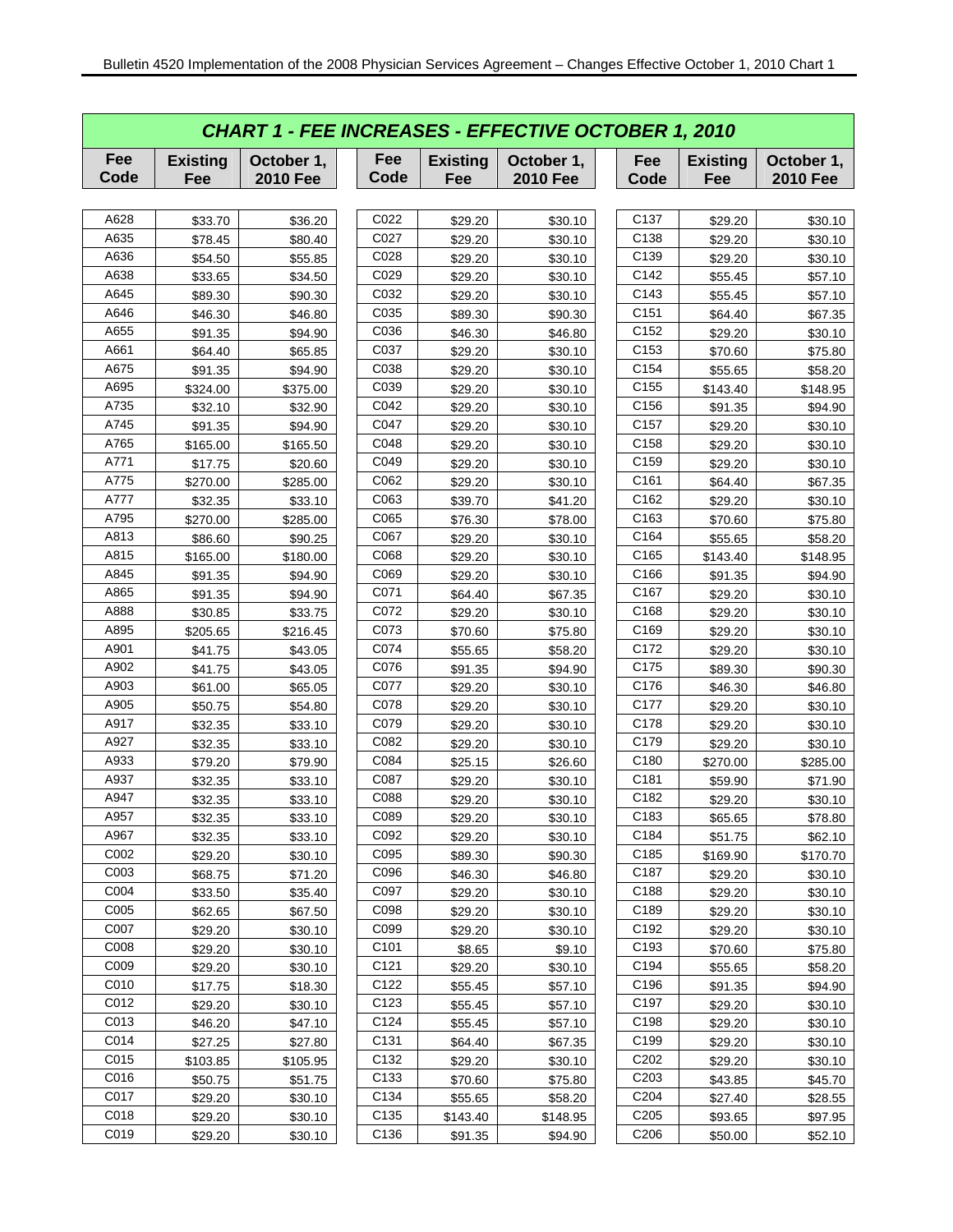|                   | <b>CHART 1 - FEE INCREASES - EFFECTIVE OCTOBER 1, 2010</b> |                               |             |                        |                               |  |             |                        |                               |  |  |  |
|-------------------|------------------------------------------------------------|-------------------------------|-------------|------------------------|-------------------------------|--|-------------|------------------------|-------------------------------|--|--|--|
| Fee<br>Code       | <b>Existing</b><br>Fee                                     | October 1,<br><b>2010 Fee</b> | Fee<br>Code | <b>Existing</b><br>Fee | October 1,<br><b>2010 Fee</b> |  | Fee<br>Code | <b>Existing</b><br>Fee | October 1,<br><b>2010 Fee</b> |  |  |  |
|                   |                                                            |                               |             |                        |                               |  |             |                        |                               |  |  |  |
| C <sub>20</sub> 7 | \$29.20                                                    | \$30.10                       | C358        | \$29.20                | \$30.10                       |  | C488        | \$29.20                | \$30.10                       |  |  |  |
| C208              | \$29.20                                                    | \$30.10                       | C359        | \$29.20                | \$30.10                       |  | C489        | \$29.20                | \$30.10                       |  |  |  |
| C <sub>209</sub>  | \$29.20                                                    | \$30.10                       | C365        | \$180.00               | \$223.20                      |  | C525        | \$91.35                | \$94.90                       |  |  |  |
| C215              | \$46.20                                                    | \$47.10                       | C375        | \$91.35                | \$94.90                       |  | C545        | \$91.35                | \$94.90                       |  |  |  |
| C220              | \$270.00                                                   | \$285.00                      | C395        | \$91.35                | \$94.90                       |  | C575        | \$91.35                | \$94.90                       |  |  |  |
| C226              | \$91.35                                                    | \$94.90                       | C411        | \$64.40                | \$67.35                       |  | C595        | \$91.35                | \$94.90                       |  |  |  |
| C232              | \$29.20                                                    | \$30.10                       | C412        | \$29.20                | \$30.10                       |  | C601        | \$64.40                | \$67.35                       |  |  |  |
| C237              | \$29.20                                                    | \$30.10                       | C413        | \$70.60                | \$75.80                       |  | C602        | \$29.20                | \$30.10                       |  |  |  |
| C238              | \$29.20                                                    | \$30.10                       | C414        | \$55.65                | \$58.20                       |  | C603        | \$70.60                | \$75.80                       |  |  |  |
| C239              | \$29.20                                                    | \$30.10                       | C415        | \$143.40               | \$148.95                      |  | C604        | \$55.65                | \$58.20                       |  |  |  |
| C242              | \$29.20                                                    | \$30.10                       | C416        | \$91.35                | \$94.90                       |  | C605        | \$143.40               | \$148.95                      |  |  |  |
| C <sub>245</sub>  | \$73.80                                                    | \$76.00                       | C417        | \$29.20                | \$30.10                       |  | C606        | \$91.35                | \$94.90                       |  |  |  |
| C246              | \$47.45                                                    | \$48.60                       | C418        | \$29.20                | \$30.10                       |  | C607        | \$29.20                | \$30.10                       |  |  |  |
| C247              | \$29.20                                                    | \$30.10                       | C419        | \$29.20                | \$30.10                       |  | C608        | \$29.20                | \$30.10                       |  |  |  |
| C248              | \$29.20                                                    | \$30.10                       | C425        | \$270.00               | \$285.00                      |  | C609        | \$29.20                | \$30.10                       |  |  |  |
| C249              | \$29.20                                                    | \$30.10                       | C435        | \$91.35                | \$94.90                       |  | C611        | \$64.40                | \$67.35                       |  |  |  |
| C255              | \$91.35                                                    | \$94.90                       | C441        | \$64.40                | \$67.35                       |  | C612        | \$29.20                | \$30.10                       |  |  |  |
| C260              | \$275.00                                                   | \$285.00                      | C442        | \$29.20                | \$30.10                       |  | C613        | \$70.60                | \$75.80                       |  |  |  |
| C262              | \$29.20                                                    | \$30.10                       | C443        | \$70.60                | \$75.80                       |  | C614        | \$55.65                | \$58.20                       |  |  |  |
| C263              | \$70.60                                                    | \$74.00                       | C444        | \$55.65                | \$58.20                       |  | C615        | \$143.40               | \$148.95                      |  |  |  |
| C264              | \$55.65                                                    | \$56.90                       | C445        | \$143.40               | \$148.95                      |  | C616        | \$91.35                | \$94.90                       |  |  |  |
| C <sub>265</sub>  | \$165.00                                                   | \$165.50                      | C446        | \$91.35                | \$94.90                       |  | C617        | \$29.20                | \$30.10                       |  |  |  |
| C267              | \$29.20                                                    | \$30.10                       | C447        | \$29.20                | \$30.10                       |  | C618        | \$29.20                | \$30.10                       |  |  |  |
| C268              | \$29.20                                                    | \$30.10                       | C448        | \$29.20                | \$30.10                       |  | C619        | \$29.20                | \$30.10                       |  |  |  |
| C269              | \$29.20                                                    | \$30.10                       | C449        | \$29.20                | \$30.10                       |  | C621        | \$64.40                | \$67.35                       |  |  |  |
| C275              | \$91.35                                                    | \$94.90                       | C461        | \$64.40                | \$67.35                       |  | C622        | \$29.20                | \$30.10                       |  |  |  |
| C288              | \$29.20                                                    | \$30.10                       | C462        | \$29.20                | \$30.10                       |  | C623        | \$70.60                | \$75.80                       |  |  |  |
| C311              | \$64.40                                                    | \$69.90                       | C463        | \$70.60                | \$75.80                       |  | C624        | \$55.65                | \$58.20                       |  |  |  |
| C312              | \$29.20                                                    | \$30.10                       | C464        | \$55.65                | \$58.20                       |  | C625        | \$143.40               | \$148.95                      |  |  |  |
| C313              | \$70.60                                                    | \$74.00                       | C465        | \$143.40               | \$148.95                      |  | C626        | \$91.35                | \$94.90                       |  |  |  |
| C314              | \$55.65                                                    | \$60.40                       | C466        | \$91.35                | \$94.90                       |  | C627        | \$29.20                | \$30.10                       |  |  |  |
| C317              | \$29.20                                                    | \$30.10                       | C467        | \$29.20                | \$30.10                       |  | C628        | \$29.20                | \$30.10                       |  |  |  |
| C318              | \$29.20                                                    | \$30.10                       | C468        | \$29.20                | \$30.10                       |  | C629        | \$29.20                | \$30.10                       |  |  |  |
| C319              | \$29.20                                                    | \$30.10                       | C469        | \$29.20                | \$30.10                       |  | C635        | \$78.45                | \$80.40                       |  |  |  |
| C325              | \$91.35                                                    | \$94.90                       | C471        | \$64.40                | \$67.35                       |  | C636        | \$54.50                | \$55.85                       |  |  |  |
| C341              | \$64.40                                                    | \$67.35                       | C472        | \$29.20                | \$30.10                       |  | C642        | \$29.20                | \$30.10                       |  |  |  |
| C342              | \$29.20                                                    | \$30.10                       | C473        | \$70.60                | \$75.80                       |  | C645        | \$89.30                | \$90.30                       |  |  |  |
| C343              | \$70.60                                                    | \$75.80                       | C474        | \$55.65                | \$58.20                       |  | C646        | \$46.30                | \$46.80                       |  |  |  |
| C344              | \$55.65                                                    | \$58.20                       | C475        | \$143.40               | \$148.95                      |  | C647        | \$29.20                | \$30.10                       |  |  |  |
| C345              | \$143.40                                                   | \$148.95                      | C476        | \$91.35                | \$94.90                       |  | C648        | \$29.20                | \$30.10                       |  |  |  |
| C346              | \$91.35                                                    | \$94.90                       | C477        | \$29.20                | \$30.10                       |  | C649        | \$29.20                | \$30.10                       |  |  |  |
| C347              | \$29.20                                                    | \$30.10                       | C478        | \$29.20                | \$30.10                       |  | C655        | \$91.35                | \$94.90                       |  |  |  |
| C348              | \$29.20                                                    | \$30.10                       | C479        | \$29.20                | \$30.10                       |  | C661        | \$64.40                | \$65.85                       |  |  |  |
| C349              | \$29.20                                                    | \$30.10                       | C481        | \$64.40                | \$67.35                       |  | C675        | \$91.35                | \$94.90                       |  |  |  |
| C352              | \$29.20                                                    | \$30.10                       | C482        | \$29.20                | \$30.10                       |  | C695        | \$324.00               | \$375.00                      |  |  |  |
| C353              | \$43.80                                                    | \$44.25                       | C483        | \$70.60                | \$75.80                       |  | C735        | \$32.10                | \$32.90                       |  |  |  |
| C354              | \$25.15                                                    | \$25.65                       | C484        | \$55.65                | \$58.20                       |  | C745        | \$91.35                | \$94.90                       |  |  |  |
| C355              | \$77.40                                                    | \$78.10                       | C485        | \$143.40               | \$148.95                      |  | C765        | \$165.00               | \$165.50                      |  |  |  |
| C356              | \$53.00                                                    | \$54.00                       | C486        | \$91.35                | \$94.90                       |  | C771        | \$17.75                | \$20.60                       |  |  |  |
| C357              | \$29.20                                                    | \$30.10                       | C487        | \$29.20                | \$30.10                       |  | C775        | \$270.00               | \$285.00                      |  |  |  |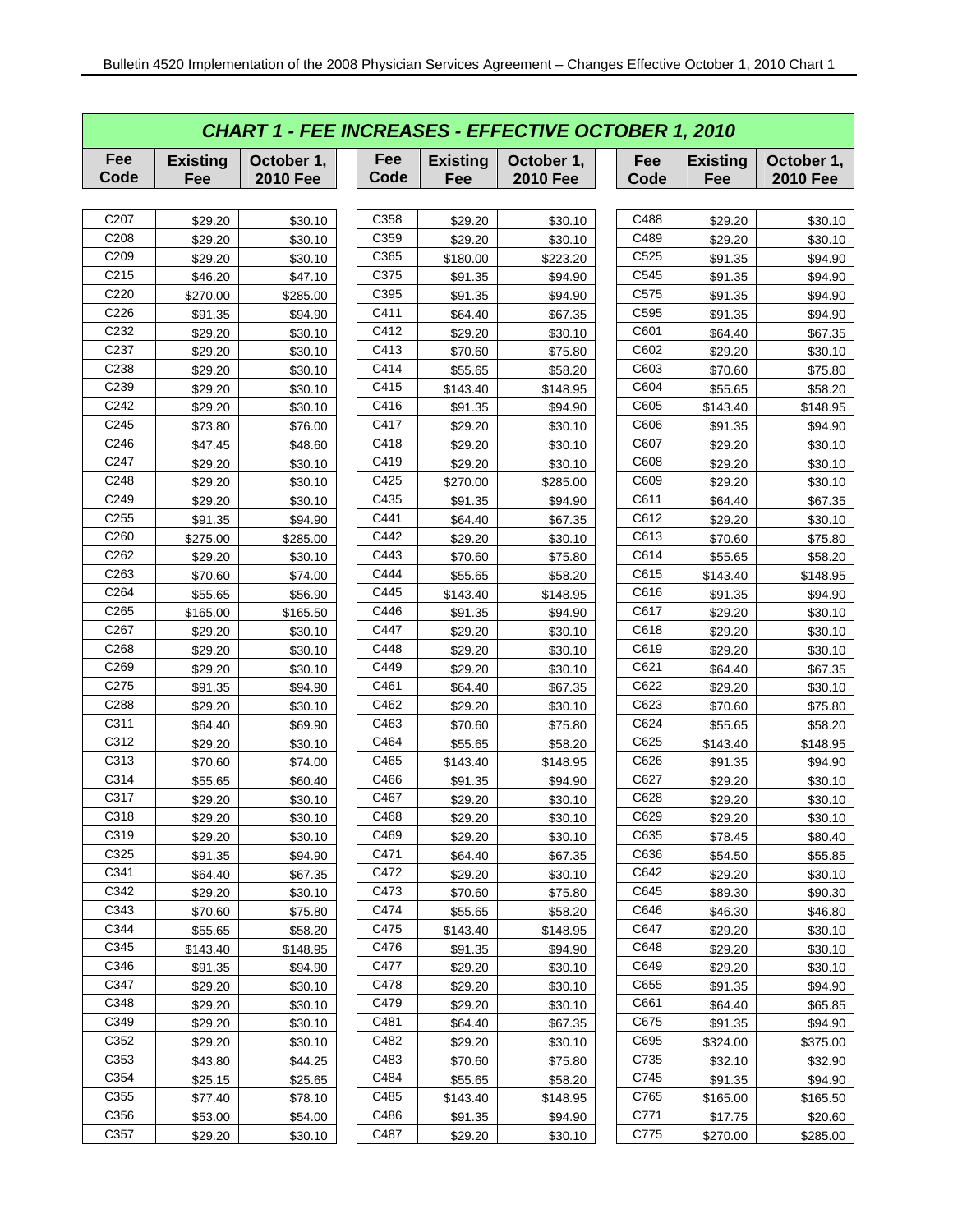|             | <b>CHART 1 - FEE INCREASES - EFFECTIVE OCTOBER 1, 2010</b> |                               |             |                        |                               |                  |                        |                               |  |  |  |  |
|-------------|------------------------------------------------------------|-------------------------------|-------------|------------------------|-------------------------------|------------------|------------------------|-------------------------------|--|--|--|--|
| Fee<br>Code | <b>Existing</b><br>Fee                                     | October 1,<br><b>2010 Fee</b> | Fee<br>Code | <b>Existing</b><br>Fee | October 1,<br><b>2010 Fee</b> | Fee<br>Code      | <b>Existing</b><br>Fee | October 1,<br><b>2010 Fee</b> |  |  |  |  |
|             |                                                            |                               |             |                        |                               |                  |                        |                               |  |  |  |  |
| C777        | \$32.35                                                    | \$33.10                       | F011        | \$218.85               | \$262.60                      | G521             | \$98.70                | \$110.55                      |  |  |  |  |
| C795        | \$270.00                                                   | \$285.00                      | F015        | \$279.85               | \$335.80                      | G522             | \$32.45                | \$36.35                       |  |  |  |  |
| C813        | \$86.60                                                    | \$90.25                       | F017        | \$288.45               | \$346.15                      | G523             | \$49.30                | \$55.20                       |  |  |  |  |
| C815        | \$165.00                                                   | \$180.00                      | F019        | \$400.00               | \$480.00                      | G538             | \$4.10                 | \$4.50                        |  |  |  |  |
| C845        | \$91.35                                                    | \$94.90                       | F021        | \$327.00               | \$392.40                      | G539             | \$9.00                 | \$9.45                        |  |  |  |  |
| C865        | \$91.35                                                    | \$94.90                       | F030        | \$350.00               | \$420.00                      | G557             | \$308.00               | \$312.60                      |  |  |  |  |
| C882        | \$29.20                                                    | \$30.10                       | F031        | \$67.75                | \$81.30                       | G558             | \$202.05               | \$205.10                      |  |  |  |  |
| C895        | \$205.65                                                   | \$216.45                      | F033        | \$228.35               | \$274.00                      | G559             | \$80.80                | \$82.00                       |  |  |  |  |
| C903        | \$61.00                                                    | \$65.05                       | F137        | \$310.55               | \$316.35                      | G590             | \$4.10                 | \$4.50                        |  |  |  |  |
| C905        | \$50.75                                                    | \$54.80                       | G002        | \$2.01                 | \$2.18                        | G591             | \$9.00                 | \$9.45                        |  |  |  |  |
| C933        | \$79.20                                                    | \$79.90                       | G004        | \$1.52                 | \$1.53                        | G600             | \$338.45               | \$343.55                      |  |  |  |  |
| C982        | \$29.20                                                    | \$30.10                       | G010        | \$1.86                 | \$2.07                        | G601             | \$169.20               | \$171.75                      |  |  |  |  |
| E300        | \$240.75                                                   | \$248.05                      | G014        | \$4.60                 | \$5.50                        | G602             | \$84.55                | \$85.80                       |  |  |  |  |
| E301        | \$344.90                                                   | \$355.35                      | G075        | \$27.80                | \$29.75                       | G603             | \$507.70               | \$515.30                      |  |  |  |  |
| E311        | \$238.90                                                   | \$243.35                      | G099        | \$135.80               | \$168.40                      | G604             | \$507.70               | \$515.30                      |  |  |  |  |
| E312        | \$344.95                                                   | \$355.40                      | G100        | \$29.85                | \$32.35                       | G610             | \$232.25               | \$235.75                      |  |  |  |  |
| E313        | \$356.25                                                   | \$362.55                      | G101        | \$31.95                | \$33.55                       | G611             | \$116.10               | \$117.85                      |  |  |  |  |
| E315        | \$662.30                                                   | \$674.00                      | G105        | \$18.30                | \$20.90                       | G620             | \$146.75               | \$148.95                      |  |  |  |  |
| E321        | \$521.95                                                   | \$612.70                      | G197        | \$0.17                 | \$0.19                        | G621             | \$73.35                | \$74.45                       |  |  |  |  |
| E322        | \$616.25                                                   | \$627.10                      | G202        | \$4.10                 | \$4.45                        | G658             | \$71.85                | \$75.45                       |  |  |  |  |
| E328        | \$283.50                                                   | \$288.50                      | G205        | \$12.80                | \$13.15                       | G800             | \$70.00                | \$82.05                       |  |  |  |  |
| E331        | \$643.35                                                   | \$673.65                      | G208        | \$13.80                | \$15.00                       | G801             | \$35.00                | \$41.05                       |  |  |  |  |
| E335        | \$628.55                                                   | \$637.15                      | G212        | \$9.30                 | \$9.75                        | G802             | \$70.00                | \$82.05                       |  |  |  |  |
| E345        | \$1,365.20                                                 | \$1,379.10                    | G247        | \$29.20                | \$30.10                       | G804             | \$60.00                | \$70.35                       |  |  |  |  |
| E391        | \$204.00                                                   | \$252.95                      | G254        | \$21.00                | \$33.10                       | G805             | \$30.00                | \$35.15                       |  |  |  |  |
| E402        | \$11.68                                                    | \$12.04                       | G271        | \$12.00                | \$12.75                       | G860             | \$136.75               | \$138.40                      |  |  |  |  |
| E403        | \$14.60                                                    | \$15.05                       | G313        | \$9.75                 | \$9.90                        | G861             | \$136.75               | \$138.40                      |  |  |  |  |
| E430        | \$11.15                                                    | \$11.55                       | G329        | \$15.00                | \$20.25                       | G862             | \$136.75               | \$138.40                      |  |  |  |  |
| E450        | \$7.65                                                     | \$8.05                        | G339        | \$50.55                | \$54.10                       | G863             | \$136.75               | \$138.40                      |  |  |  |  |
| E451        | \$23.85                                                    | \$25.05                       | G345        | \$67.65                | \$72.40                       | G864             | \$136.75               | \$138.40                      |  |  |  |  |
| E632        | \$64.55                                                    | \$68.40                       | G359        | \$95.90                | \$102.60                      | G865             | \$136.75               | \$138.40                      |  |  |  |  |
| E637        | \$72.10                                                    | \$76.45                       | G367        | \$31.95                | \$34.50                       | G866             | \$66.35                | \$67.35                       |  |  |  |  |
| E638        | \$77.25                                                    | \$81.90                       | G370        | \$19.90                | \$20.25                       | H <sub>103</sub> | \$34.60                | \$35.30                       |  |  |  |  |
| E652        | \$183.00                                                   | \$186.70                      | G371        | \$10.00                | \$19.90                       | H112             | \$17.10                | \$34.20                       |  |  |  |  |
| E677        | \$98.10                                                    | \$104.00                      | G372        | \$2.90                 | \$3.89                        | H113             | \$9.90                 | \$19.80                       |  |  |  |  |
| E678        | \$98.10                                                    | \$104.00                      | G373        | \$6.35                 | \$6.75                        | H123             | \$64.65                | \$65.30                       |  |  |  |  |
| E684        | \$172.65                                                   | \$214.10                      | G382        | \$12.15                | \$13.00                       | H133             | \$41.60                | \$42.00                       |  |  |  |  |
| E686        | \$116.20                                                   | \$144.10                      | G390        | \$239.25               | \$256.00                      | H153             | \$55.85                | \$56.40                       |  |  |  |  |
| E731        | \$82.35                                                    | \$247.05                      | G391        | \$25.30                | \$28.35                       | H312             | \$29.20                | \$35.00                       |  |  |  |  |
| E902        | \$436.90                                                   | \$443.20                      | G395        | \$50.70                | \$56.80                       | H313             | \$71.00                | \$74.70                       |  |  |  |  |
| E908        | \$230.55                                                   | \$257.50                      | G400        | \$211.15               | \$214.30                      | H317             | \$29.20                | \$35.00                       |  |  |  |  |
| E912        | \$132.80                                                   | \$169.50                      | G401        | \$138.60               | \$140.70                      | H319             | \$29.20                | \$35.00                       |  |  |  |  |
| E916        | \$132.80                                                   | \$169.50                      | G402        | \$55.45                | \$56.30                       | J <sub>001</sub> | \$23.85                | \$29.55                       |  |  |  |  |
| E917        | \$132.80                                                   | \$194.50                      | G405        | \$183.10               | \$185.85                      | J003             | \$54.85                | \$68.00                       |  |  |  |  |
| E921        | \$215.35                                                   | \$228.80                      | G406        | \$96.10                | \$97.55                       | J004             | \$56.75                | \$70.35                       |  |  |  |  |
| E960        | \$102.00                                                   | \$103.80                      | G407        | \$64.00                | \$64.95                       | J005             | \$36.60                | \$45.40                       |  |  |  |  |
| E979        | \$357.75                                                   | \$372.00                      | G480        | \$9.25                 | \$9.90                        | J006             | \$84.90                | \$105.30                      |  |  |  |  |
| E981        | \$128.45                                                   | \$132.35                      | G482        | \$7.00                 | \$7.35                        | J009             | \$27.00                | \$33.50                       |  |  |  |  |
| F007        | \$248.70                                                   | \$298.45                      | G489        | \$2.90                 | \$3.54                        | J <sub>010</sub> | \$84.90                | \$105.30                      |  |  |  |  |
| F010        | \$279.85                                                   | \$335.80                      | G512        | \$55.05                | \$58.35                       | J <sub>011</sub> | \$84.90                | \$93.40                       |  |  |  |  |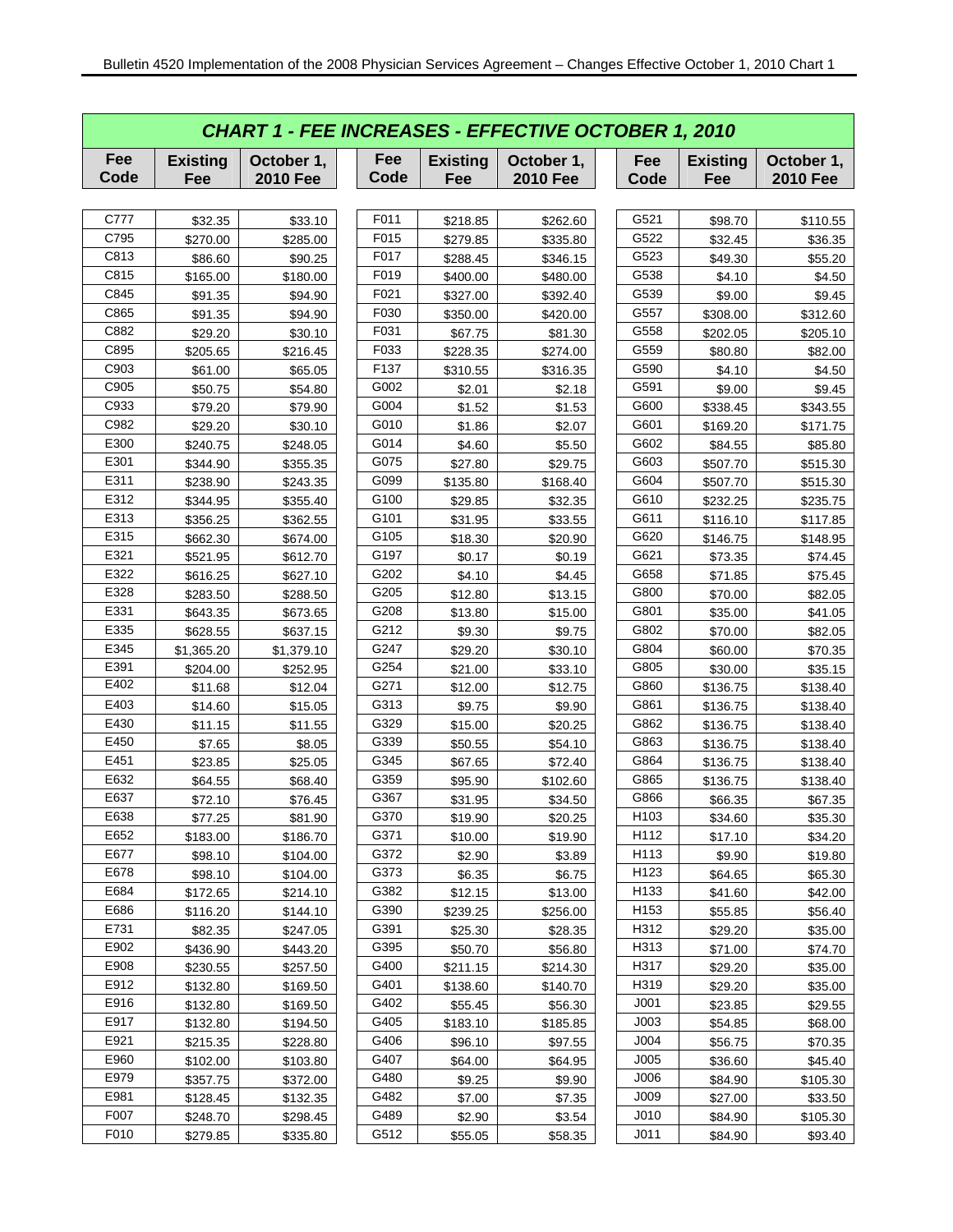| <b>CHART 1 - FEE INCREASES - EFFECTIVE OCTOBER 1, 2010</b> |                        |                               |             |                        |                               |             |                        |                               |  |  |  |
|------------------------------------------------------------|------------------------|-------------------------------|-------------|------------------------|-------------------------------|-------------|------------------------|-------------------------------|--|--|--|
| Fee<br>Code                                                | <b>Existing</b><br>Fee | October 1,<br><b>2010 Fee</b> | Fee<br>Code | <b>Existing</b><br>Fee | October 1,<br><b>2010 Fee</b> | Fee<br>Code | <b>Existing</b><br>Fee | October 1,<br><b>2010 Fee</b> |  |  |  |
|                                                            |                        |                               |             |                        |                               |             |                        |                               |  |  |  |
| J013                                                       | \$84.90                | \$105.30                      | J322        | \$6.05                 | \$6.45                        | J807        | \$48.70                | \$49.10                       |  |  |  |
| J014                                                       | \$30.70                | \$38.05                       | J327        | \$6.05                 | \$6.45                        | J808        | \$26.25                | \$26.90                       |  |  |  |
| J018                                                       | \$36.60                | \$45.40                       | J330        | \$22.95                | \$24.50                       | <b>J809</b> | \$30.00                | \$30.45                       |  |  |  |
| J023                                                       | \$23.85                | \$29.55                       | J331        | \$15.05                | \$16.05                       | J811        | \$55.30                | \$55.75                       |  |  |  |
| J025                                                       | \$321.10               | \$398.15                      | J332        | \$10.10                | \$10.80                       | J812        | \$26.70                | \$26.90                       |  |  |  |
| J026                                                       | \$49.60                | \$61.50                       | J333        | \$32.50                | \$34.70                       | J813        | \$79.90                | \$80.55                       |  |  |  |
| J027                                                       | \$61.75                | \$76.55                       | J334        | \$15.05                | \$16.05                       | J814        | \$42.15                | \$42.50                       |  |  |  |
| J028                                                       | \$23.85                | \$29.55                       | J340        | \$3.21                 | \$3.43                        | J815        | \$48.70                | \$49.90                       |  |  |  |
| J030                                                       | \$43.60                | \$54.05                       | J482        | \$13.10                | \$14.40                       | J816        | \$48.70                | \$49.90                       |  |  |  |
| J032                                                       | \$89.90                | \$111.50                      | J602        | \$24.35                | \$24.95                       | J817        | \$22.35                | \$22.55                       |  |  |  |
| J033                                                       | \$89.90                | \$111.50                      | J606        | \$26.70                | \$27.35                       | J818        | \$48.70                | \$49.85                       |  |  |  |
| J035                                                       | \$23.85                | \$29.55                       | J607        | \$24.35                | \$24.55                       | J819        | \$30.00                | \$30.45                       |  |  |  |
| J036                                                       | \$21.75                | \$26.95                       | J611        | \$26.70                | \$26.90                       | J820        | \$66.75                | \$68.40                       |  |  |  |
| J037                                                       | \$56.75                | \$70.35                       | J615        | \$24.35                | \$24.95                       | J824        | \$10.00                | \$10.25                       |  |  |  |
| J039                                                       | \$98.35                | \$121.95                      | J617        | \$12.75                | \$13.10                       | J826        | \$10.00                | \$10.25                       |  |  |  |
| J040                                                       | \$84.90                | \$105.30                      | J618        | \$24.35                | \$24.95                       | J827        | \$48.70                | \$49.90                       |  |  |  |
| J041                                                       | \$238.10               | \$295.25                      | J620        | \$34.00                | \$34.80                       | J829        | \$48.70                | \$49.90                       |  |  |  |
| J045                                                       | \$98.45                | \$122.10                      | J624        | \$10.00                | \$10.25                       | J830        | \$48.70                | \$49.90                       |  |  |  |
| J046                                                       | \$180.45               | \$223.75                      | J626        | \$10.00                | \$10.25                       | J831        | \$48.70                | \$49.90                       |  |  |  |
| J047                                                       | \$39.80                | \$49.35                       | J629        | \$24.35                | \$24.95                       | J832        | \$48.70                | \$49.90                       |  |  |  |
| J048                                                       | \$250.85               | \$311.05                      | J630        | \$24.35                | \$24.95                       | J833        | \$48.70                | \$49.90                       |  |  |  |
| J049                                                       | \$352.65               | \$437.30                      | J631        | \$24.35                | \$24.95                       | J834        | \$39.40                | \$40.30                       |  |  |  |
| J050                                                       | \$270.25               | \$297.30                      | J632        | \$24.35                | \$24.95                       | J835        | \$69.75                | \$71.50                       |  |  |  |
| J051                                                       | \$76.30                | \$94.60                       | J633        | \$24.35                | \$24.95                       | J836        | \$48.70                | \$49.90                       |  |  |  |
| J055                                                       | \$180.45               | \$223.75                      | J634        | \$19.70                | \$20.20                       | J837        | \$10.00                | \$10.25                       |  |  |  |
| J056                                                       | \$469.70               | \$582.45                      | J635        | \$34.90                | \$35.75                       | J838        | \$10.00                | \$10.25                       |  |  |  |
| J057                                                       | \$634.95               | \$787.35                      | J636        | \$24.35                | \$24.95                       | J839        | \$48.70                | \$49.90                       |  |  |  |
| J058                                                       | \$81.90                | \$101.55                      | J637        | \$10.00                | \$10.25                       | J840        | \$48.70                | \$49.90                       |  |  |  |
| J059                                                       | \$81.90                | \$101.55                      | J638        | \$10.00                | \$10.25                       | J850        | \$60.00                | \$61.50                       |  |  |  |
| J060                                                       | \$23.85                | \$29.55                       | J640        | \$24.35                | \$24.95                       | J851        | \$48.70                | \$49.90                       |  |  |  |
| J061                                                       | \$180.45               | \$223.75                      | J652        | \$32.50                | \$33.30                       | J852        | \$65.00                | \$66.60                       |  |  |  |
| J062                                                       | \$180.45               | \$223.75                      | J653        | \$24.35                | \$24.95                       | J853        | \$48.70                | \$49.90                       |  |  |  |
| J063                                                       | \$209.30               | \$259.55                      | J658        | \$24.35                | \$24.95                       | J857        | \$55.30                | \$56.65                       |  |  |  |
| J064                                                       | \$58.60                | \$72.65                       | J659        | \$21.75                | \$22.25                       | J858        | \$48.70                | \$49.90                       |  |  |  |
| J066                                                       | \$353.30               | \$438.10                      | J660        | \$30.00                | \$30.75                       | J859        | \$43.50                | \$44.60                       |  |  |  |
| J067                                                       | \$30.80                | \$38.20                       | J661        | \$33.10                | \$33.90                       | J860        | \$60.00                | \$61.50                       |  |  |  |
| J068                                                       | \$35.70                | \$44.25                       | J664        | \$25.55                | \$26.20                       | J861        | \$66.15                | \$67.80                       |  |  |  |
| J069                                                       | \$415.90               | \$515.70                      | J670        | \$9.75                 | \$10.00                       | J863        | \$48.70                | \$49.90                       |  |  |  |
| J127                                                       | \$15.70                | \$17.25                       | J671        | \$24.35                | \$24.95                       | J864        | \$51.85                | \$53.15                       |  |  |  |
| J149                                                       | \$31.30                | \$38.80                       | J672        | \$27.95                | \$28.60                       | J865        | \$48.70                | \$49.90                       |  |  |  |
| J182                                                       | \$17.90                | \$19.70                       | J677        | \$24.35                | \$24.95                       | J866        | \$30.00                | \$30.45                       |  |  |  |
| J303                                                       | \$15.05                | \$16.05                       | J678        | \$24.35                | \$24.95                       | J869        | \$55.85                | \$57.25                       |  |  |  |
| J306                                                       | \$15.05                | \$16.05                       | J680        | \$11.25                | \$11.50                       | J870        | \$12.95                | \$13.25                       |  |  |  |
| J307                                                       | \$16.70                | \$17.85                       | J682        | \$24.35                | \$24.95                       | J871        | \$48.70                | \$49.90                       |  |  |  |
| J310                                                       | \$16.85                | \$18.00                       | J683        | \$29.45                | \$30.20                       | J872        | \$55.85                | \$57.25                       |  |  |  |
| J311                                                       | \$16.45                | \$17.55                       | J684        | \$24.35                | \$24.95                       | J876        | \$48.70                | \$49.90                       |  |  |  |
| J313                                                       | \$4.40                 | \$4.70                        | J686        | \$24.25                | \$24.85                       | J877        | \$48.70                | \$49.90                       |  |  |  |
| J315                                                       | \$47.55                | \$50.75                       | J802        | \$48.70                | \$49.90                       | J878        | \$48.70                | \$49.90                       |  |  |  |
| J316                                                       | \$61.25                | \$65.40                       | J804        | \$20.30                | \$20.50                       | J879        | \$48.70                | \$49.90                       |  |  |  |
| J320                                                       | \$12.05                | \$12.85                       | J806        | \$52.40                | \$53.70                       | J880        | \$21.55                | \$22.05                       |  |  |  |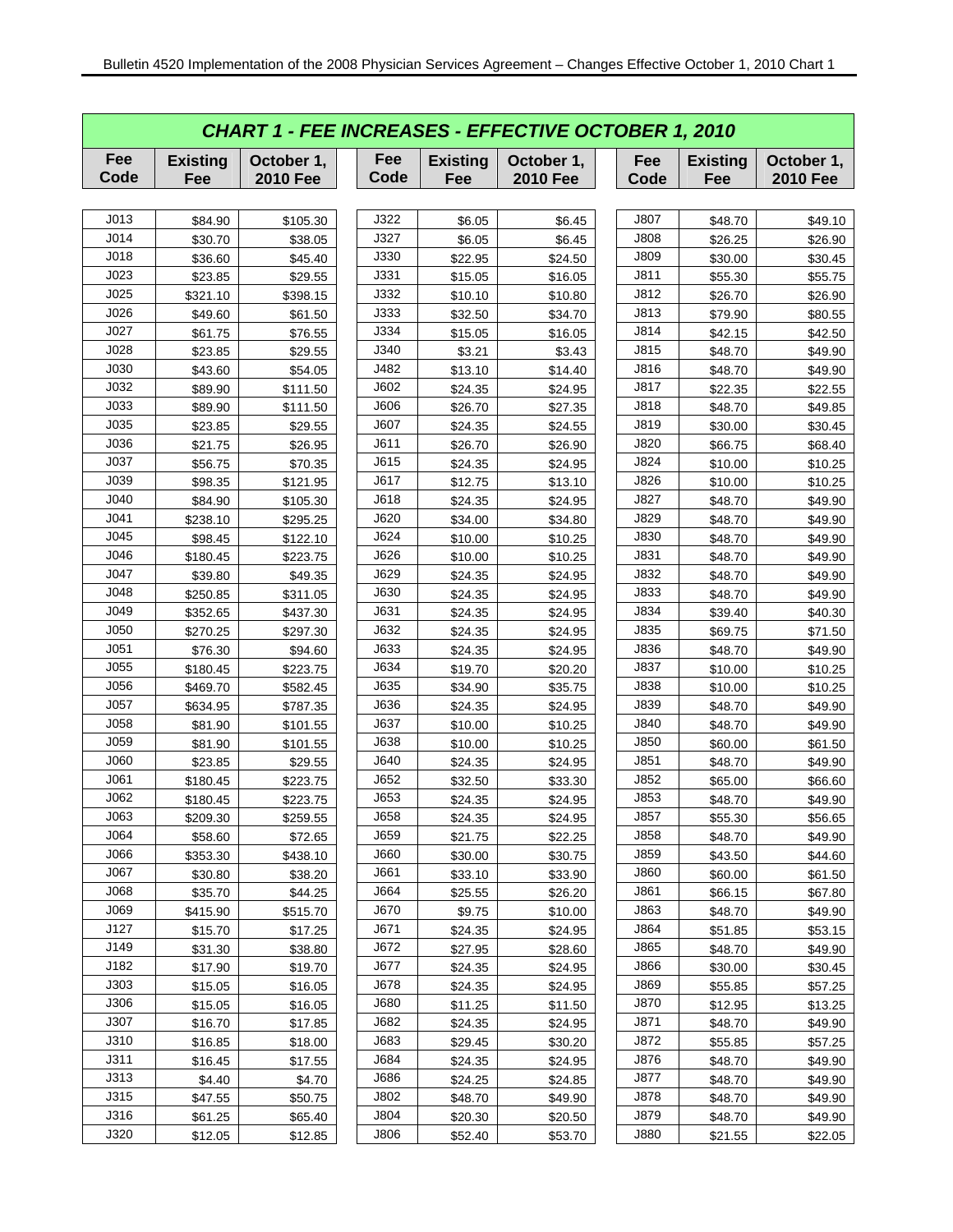|             | <b>CHART 1 - FEE INCREASES - EFFECTIVE OCTOBER 1, 2010</b> |                               |             |                        |                               |                  |  |                        |                               |  |  |  |
|-------------|------------------------------------------------------------|-------------------------------|-------------|------------------------|-------------------------------|------------------|--|------------------------|-------------------------------|--|--|--|
| Fee<br>Code | <b>Existing</b><br>Fee                                     | October 1,<br><b>2010 Fee</b> | Fee<br>Code | <b>Existing</b><br>Fee | October 1,<br><b>2010 Fee</b> | Fee<br>Code      |  | <b>Existing</b><br>Fee | October 1,<br><b>2010 Fee</b> |  |  |  |
|             |                                                            |                               |             |                        |                               |                  |  |                        |                               |  |  |  |
| J881        | \$60.00                                                    | \$61.50                       | K197        | \$71.00                | \$74.70                       | N <sub>129</sub> |  | \$963.00               | \$1,016.70                    |  |  |  |
| J882        | \$48.70                                                    | \$49.90                       | K198        | \$71.00                | \$74.70                       | N139             |  | \$535.00               | \$571.50                      |  |  |  |
| J883        | \$58.85                                                    | \$60.30                       | K199        | \$81.85                | \$86.15                       | N <sub>140</sub> |  | \$650.00               | \$695.00                      |  |  |  |
| J884        | \$48.70                                                    | \$49.90                       | K200        | \$17.45                | \$19.55                       | N143             |  | \$553.75               | \$555.90                      |  |  |  |
| J885        | \$55.30                                                    | \$56.65                       | K201        | \$13.95                | \$15.65                       | N144             |  | \$849.40               | \$854.45                      |  |  |  |
| J886        | \$53.65                                                    | \$55.00                       | K202        | \$11.65                | \$14.10                       | N149             |  | \$881.30               | \$913.15                      |  |  |  |
| J887        | \$43.50                                                    | \$44.60                       | K203        | \$17.45                | \$18.70                       | N <sub>151</sub> |  | \$1,699.20             | \$1,709.30                    |  |  |  |
| K002        | \$55.05                                                    | \$58.35                       | K204        | \$13.95                | \$14.95                       | N <sub>153</sub> |  | \$2,192.40             | \$2,248.15                    |  |  |  |
| K003        | \$55.05                                                    | \$58.35                       | K205        | \$11.65                | \$13.45                       | N <sub>154</sub> |  | \$1,362.35             | \$1,689.30                    |  |  |  |
| K004        | \$59.75                                                    | \$63.35                       | K206        | \$11.05                | \$11.95                       | N <sub>155</sub> |  | \$1,431.15             | \$1,468.05                    |  |  |  |
| K005        | \$55.05                                                    | \$58.35                       | K207        | \$11.05                | \$11.95                       | N <sub>157</sub> |  | \$1,144.30             | \$1,179.85                    |  |  |  |
| K006        | \$55.05                                                    | \$58.35                       | K208        | \$34.90                | \$37.35                       | N <sub>158</sub> |  | \$881.30               | \$913.15                      |  |  |  |
| K007        | \$55.05                                                    | \$58.35                       | K209        | \$23.25                | \$24.90                       | N <sub>159</sub> |  | \$1,014.15             | \$1,032.75                    |  |  |  |
| K008        | \$55.05                                                    | \$58.35                       | K210        | \$34.90                | \$39.15                       | N <sub>160</sub> |  | \$399.45               | \$409.50                      |  |  |  |
| K010        | \$8.75                                                     | \$9.30                        | K211        | \$23.25                | \$26.10                       | N <sub>161</sub> |  | \$563.50               | \$577.15                      |  |  |  |
| K012        | \$13.85                                                    | \$14.70                       | K222        | \$71.00                | \$74.70                       | N200             |  | \$614.70               | \$623.25                      |  |  |  |
| K013        | \$55.05                                                    | \$58.35                       | K223        | \$35.50                | \$37.65                       | N203             |  | \$373.80               | \$386.40                      |  |  |  |
| K014        | \$55.05                                                    | \$58.35                       | K267        | \$40.30                | \$41.10                       | N245             |  | \$390.85               | \$401.75                      |  |  |  |
| K015        | \$55.05                                                    | \$58.35                       | K269        | \$69.35                | \$71.25                       | N246             |  | \$267.00               | \$275.30                      |  |  |  |
| K016        | \$65.00                                                    | \$68.90                       | K313        | \$6.10                 | \$7.10                        | N266             |  | \$681.75               | \$698.60                      |  |  |  |
| K017        | \$36.95                                                    | \$41.60                       | K620        | \$75.10                | \$79.05                       | N267             |  | \$1,131.50             | \$1,168.35                    |  |  |  |
| K019        | \$27.55                                                    | \$29.20                       | K623        | \$92.65                | \$97.50                       | N534             |  | \$306.00               | \$379.45                      |  |  |  |
| K020        | \$18.35                                                    | \$19.45                       | K624        | \$114.05               | \$120.05                      | N538             |  | \$510.00               | \$632.40                      |  |  |  |
| K022        | \$55.05                                                    | \$58.35                       | K629        | \$33.85                | \$35.60                       | N <sub>561</sub> |  | \$1,734.00             | \$1,745.60                    |  |  |  |
| K023        | \$55.05                                                    | \$58.35                       | K887        | \$74.35                | \$78.80                       | N570             |  | \$459.00               | \$569.15                      |  |  |  |
| K024        | \$11.40                                                    | \$12.10                       | K888        | \$74.35                | \$78.80                       | N <sub>583</sub> |  | \$969.00               | \$1,201.55                    |  |  |  |
| K025        | \$9.70                                                     | \$10.30                       | K889        | \$74.35                | \$78.80                       | P003             |  | \$68.75                | \$71.20                       |  |  |  |
| K028        | \$55.05                                                    | \$58.35                       | L800        | \$15.75                | \$17.65                       | P004             |  | \$32.35                | \$33.10                       |  |  |  |
| K029        | \$55.05                                                    | \$58.35                       | L837        | \$11.85                | \$15.60                       | P006             |  | \$462.85               | \$479.05                      |  |  |  |
| K030        | \$37.00                                                    | \$37.40                       | M012        | \$289.90               | \$293.95                      | P008             |  | \$32.35                | \$33.10                       |  |  |  |
| K032        | \$55.05                                                    | \$58.35                       | M013        | \$510.00               | \$526.00                      | P009             |  | \$445.75               | \$479.05                      |  |  |  |
| K035        | \$34.85                                                    | \$36.25                       | M014        | \$536.10               | \$541.65                      | P018             |  | \$535.80               | \$555.70                      |  |  |  |
| K037        | \$55.05                                                    | \$58.35                       | M056        | \$952.90               | \$971.75                      | P020             |  | \$496.00               | \$513.90                      |  |  |  |
| K038        | \$43.50                                                    | \$45.15                       | M089        | \$231.00               | \$234.60                      | P041             |  | \$562.30               | \$583.50                      |  |  |  |
| K040        | \$55.05                                                    | \$58.35                       | M099        | \$908.30               | \$918.60                      | P042             |  | \$767.55               | \$799.05                      |  |  |  |
| K041        | \$34.05                                                    | \$36.10                       | M135        | \$700.00               | \$800.00                      | R <sub>107</sub> |  | \$137.05               | \$169.95                      |  |  |  |
| K044        | \$55.05                                                    | \$58.35                       | M142        | \$1,350.00             | \$1,400.00                    | R <sub>182</sub> |  | \$1,194.65             | \$1,216.80                    |  |  |  |
| K070        | \$29.30                                                    | \$31.75                       | M143        | \$1,236.45             | \$1,285.00                    | R534             |  | \$191.85               | \$225.00                      |  |  |  |
| K071        | \$19.95                                                    | \$21.40                       | M144        | \$1,236.45             | \$1,285.00                    | R691             |  | \$62.80                | \$68.75                       |  |  |  |
| K072        | \$17.75                                                    | \$21.40                       | N102        | \$1,699.20             | \$1,709.30                    | R692             |  | \$68.75                | \$75.00                       |  |  |  |
| K121        | \$27.50                                                    | \$29.15                       | N103        | \$1,492.40             | \$1,518.15                    | R693             |  | \$75.00                | \$87.50                       |  |  |  |
| K122        | \$71.00                                                    | \$74.70                       | N105        | \$1,704.50             | \$2,045.40                    | R735             |  | \$933.55               | \$948.70                      |  |  |  |
| K123        | \$80.55                                                    | \$84.75                       | N106        | \$1,555.60             | \$1,580.05                    | R738             |  | \$1,010.55             | \$1,036.50                    |  |  |  |
| K190        | \$74.40                                                    | \$78.30                       | N107        | \$966.80               | \$1,198.85                    | R776             |  | \$212.15               | \$263.05                      |  |  |  |
| K191        | \$92.90                                                    | \$97.75                       | N111        | \$1,598.45             | \$1,742.45                    | R783             |  | \$1,113.20             | \$2,002.00                    |  |  |  |
| K192        | \$71.00                                                    | \$74.70                       | N113        | \$614.70               | \$673.25                      | R784             |  | \$1,305.85             | \$2,102.00                    |  |  |  |
| K193        | \$84.40                                                    | \$88.80                       | N115        | \$533.20               | \$549.90                      | R785             |  | \$1,445.70             | \$2,202.00                    |  |  |  |
| K194        | \$12.90                                                    | \$13.60                       | N117        | \$1,385.05             | \$1,396.55                    | R797             |  | \$1,285.40             | \$1,349.65                    |  |  |  |
| K195        | \$80.55                                                    | \$84.75                       | N118        | \$767.80               | \$952.05                      | R802             |  | \$1,361.95             | \$1,430.05                    |  |  |  |
| K196        | \$80.55                                                    | \$84.75                       | N127        | \$450.60               | \$475.55                      | R804             |  | \$1,490.25             | \$1,564.75                    |  |  |  |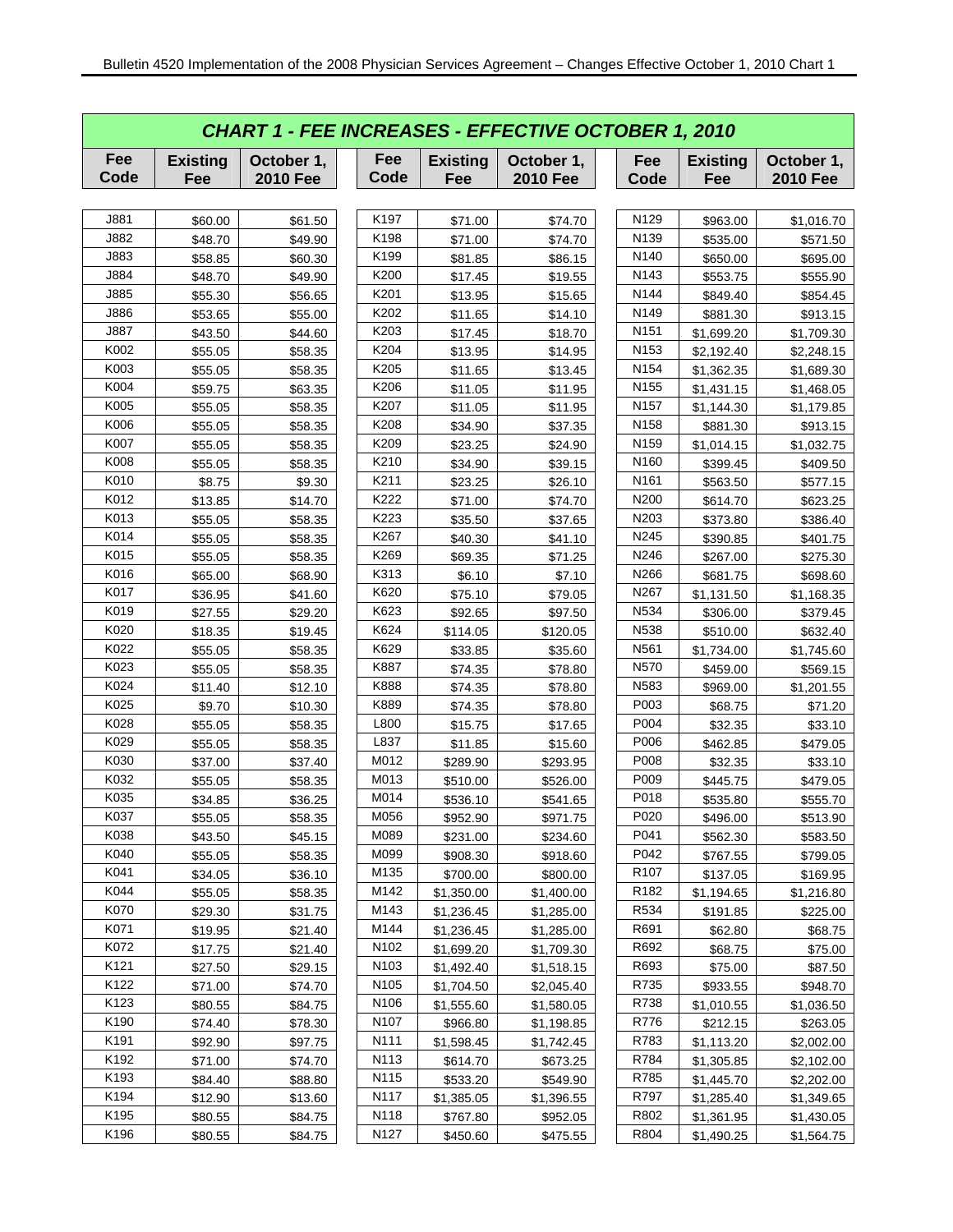|                  | <b>CHART 1 - FEE INCREASES - EFFECTIVE OCTOBER 1, 2010</b> |                               |             |                        |                               |  |             |                        |                               |  |  |  |  |
|------------------|------------------------------------------------------------|-------------------------------|-------------|------------------------|-------------------------------|--|-------------|------------------------|-------------------------------|--|--|--|--|
| Fee<br>Code      | <b>Existing</b><br>Fee                                     | October 1,<br><b>2010 Fee</b> | Fee<br>Code | <b>Existing</b><br>Fee | October 1,<br><b>2010 Fee</b> |  | Fee<br>Code | <b>Existing</b><br>Fee | October 1,<br><b>2010 Fee</b> |  |  |  |  |
|                  |                                                            |                               |             |                        |                               |  |             |                        |                               |  |  |  |  |
| R817             | \$1,549.55                                                 | \$2,202.00                    | W003        | \$22.55                | \$31.25                       |  | W168        | \$13.80                | \$20.60                       |  |  |  |  |
| R837             | \$148.60                                                   | \$200.00                      | W004        | \$17.75                | \$20.60                       |  | W171        | \$13.80                | \$20.60                       |  |  |  |  |
| R843             | \$81.45                                                    | \$101.00                      | W008        | \$13.40                | \$20.60                       |  | W172        | \$29.20                | \$31.25                       |  |  |  |  |
| R852             | \$205.65                                                   | \$215.10                      | W010        | \$87.20                | \$97.20                       |  | W173        | \$22.55                | \$31.25                       |  |  |  |  |
| R853             | \$124.50                                                   | \$154.40                      | W021        | \$13.80                | \$20.60                       |  | W175        | \$89.30                | \$90.30                       |  |  |  |  |
| R854             | \$50.90                                                    | \$63.10                       | W022        | \$29.20                | \$31.25                       |  | W176        | \$46.30                | \$46.80                       |  |  |  |  |
| R868             | \$148.60                                                   | \$200.00                      | W023        | \$22.55                | \$31.25                       |  | W178        | \$13.80                | \$20.60                       |  |  |  |  |
| R873             | \$55.00                                                    | \$68.20                       | W028        | \$13.80                | \$20.60                       |  | W180        | \$270.00               | \$285.00                      |  |  |  |  |
| R875             | \$1,330.40                                                 | \$1,396.90                    | W031        | \$13.80                | \$20.60                       |  | W181        | \$13.80                | \$20.60                       |  |  |  |  |
| R885             | \$205.65                                                   | \$215.10                      | W032        | \$29.20                | \$31.25                       |  | W182        | \$29.20                | \$31.25                       |  |  |  |  |
| R910             | \$539.95                                                   | \$568.70                      | W033        | \$22.55                | \$31.25                       |  | W183        | \$22.55                | \$31.25                       |  |  |  |  |
| R915             | \$1,100.10                                                 | \$1,120.80                    | W035        | \$89.30                | \$90.30                       |  | W184        | \$17.75                | \$20.60                       |  |  |  |  |
| S002             | \$878.60                                                   | \$907.05                      | W036        | \$46.30                | \$46.80                       |  | W185        | \$169.90               | \$170.70                      |  |  |  |  |
| S003             | \$340.80                                                   | \$354.50                      | W038        | \$13.80                | \$20.60                       |  | W188        | \$13.80                | \$20.60                       |  |  |  |  |
| S005             | \$1,017.80                                                 | \$1,030.70                    | W061        | \$13.80                | \$20.60                       |  | W196        | \$91.35                | \$94.90                       |  |  |  |  |
| S006             | \$422.55                                                   | \$431.15                      | W062        | \$29.20                | \$31.25                       |  | W220        | \$270.00               | \$285.00                      |  |  |  |  |
| S042             | \$381.05                                                   | \$391.05                      | W063        | \$22.55                | \$31.25                       |  | W226        | \$91.35                | \$94.90                       |  |  |  |  |
| S043             | \$866.95                                                   | \$885.75                      | W065        | \$76.30                | \$78.00                       |  | W232        | \$68.75                | \$69.35                       |  |  |  |  |
| S045             | \$741.50                                                   | \$752.10                      | W068        | \$13.80                | \$20.60                       |  | W234        | \$17.75                | \$20.60                       |  |  |  |  |
| S047             | \$766.45                                                   | \$774.50                      | W071        | \$13.80                | \$20.60                       |  | W235        | \$143.40               | \$148.95                      |  |  |  |  |
| S061             | \$336.95                                                   | \$340.15                      | W072        | \$29.20                | \$31.25                       |  | W236        | \$91.35                | \$94.90                       |  |  |  |  |
| S066             | \$115.10                                                   | \$121.05                      | W073        | \$22.55                | \$31.25                       |  | W239        | \$61.00                | \$65.05                       |  |  |  |  |
| S067             | \$995.35                                                   | \$1,017.20                    | W074        | \$17.75                | \$20.60                       |  | W252        | \$68.75                | \$69.35                       |  |  |  |  |
| S <sub>120</sub> | \$1,000.00                                                 | \$1,350.00                    | W076        | \$91.35                | \$94.90                       |  | W254        | \$17.75                | \$20.60                       |  |  |  |  |
| S139             | \$359.40                                                   | \$503.15                      | W078        | \$13.80                | \$20.60                       |  | W255        | \$91.35                | \$94.90                       |  |  |  |  |
| S <sub>170</sub> | \$1,492.15                                                 | \$1,790.60                    | W095        | \$89.30                | \$90.30                       |  | W259        | \$61.00                | \$65.05                       |  |  |  |  |
| S205             | \$330.00                                                   | \$336.60                      | W096        | \$46.30                | \$46.80                       |  | W260        | \$275.00               | \$285.00                      |  |  |  |  |
| S206             | \$430.00                                                   | \$451.50                      | W102        | \$68.75                | \$69.35                       |  | W261        | \$13.40                | \$20.60                       |  |  |  |  |
| S216             | \$370.20                                                   | \$459.05                      | W104        | \$17.75                | \$20.60                       |  | W262        | \$29.20                | \$31.25                       |  |  |  |  |
| S217             | \$846.15                                                   | \$888.50                      | W105        | \$62.65                | \$67.50                       |  | W265        | \$165.00               | \$165.50                      |  |  |  |  |
| S233             | \$317.95                                                   | \$394.25                      | W109        | \$61.00                | \$65.05                       |  | W272        | \$68.75                | \$69.35                       |  |  |  |  |
| S234             | \$52.30                                                    | \$64.85                       | W121        | \$22.55                | \$30.10                       |  | W274        | \$17.75                | \$20.60                       |  |  |  |  |
| S247             | \$224.25                                                   | \$260.15                      | W131        | \$13.80                | \$20.60                       |  | W275        | \$91.35                | \$94.90                       |  |  |  |  |
| S273             | \$350.65                                                   | \$434.80                      | W132        | \$29.20                | \$31.25                       |  | W279        | \$61.00                | \$65.05                       |  |  |  |  |
| S278             | \$370.95                                                   | \$408.05                      | W133        | \$22.55                | \$31.25                       |  | W292        | \$68.75                | \$69.35                       |  |  |  |  |
| S287             | \$455.25                                                   | \$478.00                      | W134        | \$17.75                | \$20.60                       |  | W294        | \$17.75                | \$20.60                       |  |  |  |  |
| S310             | \$186.95                                                   | \$215.10                      | W138        | \$13.80                | \$20.60                       |  | W299        | \$61.00                | \$65.05                       |  |  |  |  |
| S315             | \$186.95                                                   | \$215.10                      | W151        | \$13.80                | \$20.60                       |  | W305        | \$93.65                | \$97.60                       |  |  |  |  |
| S401             | \$331.70                                                   | \$411.30                      | W152        | \$29.20                | \$31.25                       |  | W306        | \$50.00                | \$52.10                       |  |  |  |  |
| S402             | \$215.80                                                   | \$267.60                      | W153        | \$22.55                | \$31.25                       |  | W311        | \$13.80                | \$20.60                       |  |  |  |  |
| S573             | \$161.20                                                   | \$179.40                      | W154        | \$17.75                | \$20.60                       |  | W312        | \$29.20                | \$31.25                       |  |  |  |  |
| S601             | \$198.30                                                   | \$205.35                      | W155        | \$143.40               | \$148.95                      |  | W313        | \$22.55                | \$31.25                       |  |  |  |  |
| S611             | \$198.30                                                   | \$205.35                      | W156        | \$91.35                | \$94.90                       |  | W314        | \$17.75                | \$20.60                       |  |  |  |  |
| S630             | \$198.30                                                   | \$205.35                      | W158        | \$13.80                | \$20.60                       |  | W318        | \$13.80                | \$20.60                       |  |  |  |  |
| S631             | \$198.30                                                   | \$205.35                      | W161        | \$13.80                | \$20.60                       |  | W325        | \$91.35                | \$94.90                       |  |  |  |  |
| S788             | \$761.70                                                   | \$777.30                      | W162        | \$29.20                | \$31.25                       |  | W345        | \$73.80                | \$76.00                       |  |  |  |  |
| S789             | \$605.30                                                   | \$618.25                      | W163        | \$22.55                | \$31.25                       |  | W346        | \$47.45                | \$48.85                       |  |  |  |  |
| S790             | \$458.55                                                   | \$525.15                      | W164        | \$17.75                | \$20.60                       |  | W355        | \$77.40                | \$78.10                       |  |  |  |  |
| W001             | \$13.40                                                    | \$20.60                       | W165        | \$143.40               | \$148.95                      |  | W356        | \$53.00                | \$54.00                       |  |  |  |  |
| W002             | \$29.20                                                    | \$31.25                       | W166        | \$91.35                | \$94.90                       |  | W375        | \$91.35                | \$94.90                       |  |  |  |  |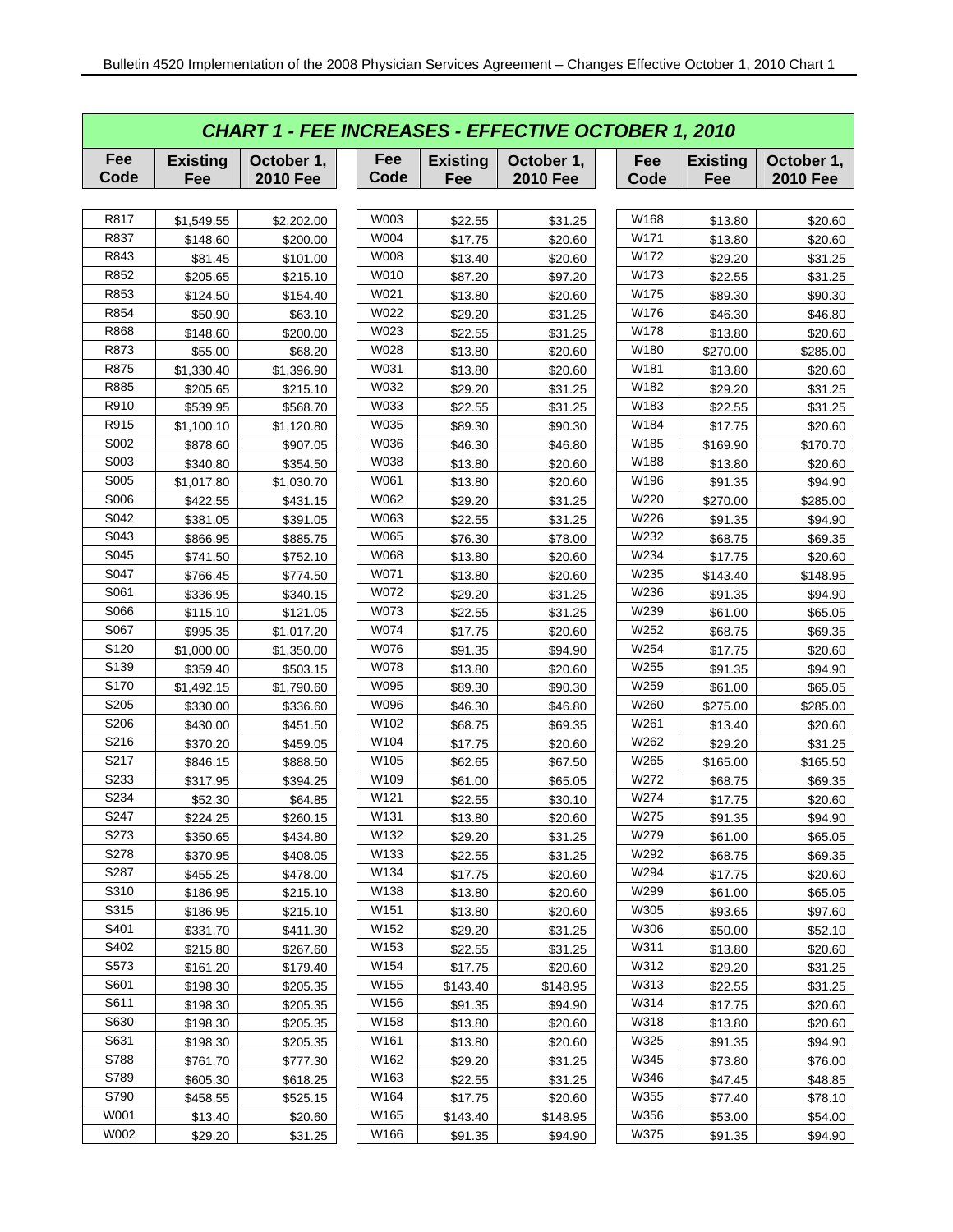|             | <b>CHART 1 - FEE INCREASES - EFFECTIVE OCTOBER 1, 2010</b> |                               |             |                        |                               |             |                        |                               |  |  |  |  |
|-------------|------------------------------------------------------------|-------------------------------|-------------|------------------------|-------------------------------|-------------|------------------------|-------------------------------|--|--|--|--|
| Fee<br>Code | <b>Existing</b><br>Fee                                     | October 1,<br><b>2010 Fee</b> | Fee<br>Code | <b>Existing</b><br>Fee | October 1,<br><b>2010 Fee</b> | Fee<br>Code | <b>Existing</b><br>Fee | October 1,<br><b>2010 Fee</b> |  |  |  |  |
|             |                                                            |                               |             |                        |                               |             |                        |                               |  |  |  |  |
| W395        | \$91.35                                                    | \$94.90                       | X140        | \$157.55               | \$195.35                      | Y664        | \$33.22                | \$34.05                       |  |  |  |  |
| W419        | \$61.00                                                    | \$65.05                       | X142        | \$41.90                | \$42.25                       | Y670        | \$12.68                | \$13.00                       |  |  |  |  |
| W425        | \$270.00                                                   | \$285.00                      | X145        | \$41.90                | \$42.25                       | Y671        | \$31.66                | \$32.45                       |  |  |  |  |
| W435        | \$91.35                                                    | \$94.90                       | X146        | \$50.15                | \$50.55                       | Y672        | \$36.34                | \$37.20                       |  |  |  |  |
| W441        | \$13.80                                                    | \$20.60                       | X148        | \$50.15                | \$50.55                       | Y677        | \$31.66                | \$32.45                       |  |  |  |  |
| W442        | \$29.20                                                    | \$31.25                       | X149        | \$41.90                | \$42.25                       | Y678        | \$31.66                | \$32.45                       |  |  |  |  |
| W443        | \$22.55                                                    | \$31.25                       | X152        | \$41.90                | \$42.25                       | Y682        | \$31.66                | \$32.45                       |  |  |  |  |
| W444        | \$17.75                                                    | \$20.60                       | X153        | \$50.15                | \$50.55                       | Y683        | \$38.29                | \$39.25                       |  |  |  |  |
| W445        | \$143.40                                                   | \$148.95                      | X155        | \$50.15                | \$50.55                       | Y684        | \$31.66                | \$32.45                       |  |  |  |  |
| W446        | \$91.35                                                    | \$94.90                       | X161        | \$59.10                | \$73.30                       | Y686        | \$31.53                | \$32.30                       |  |  |  |  |
| W448        | \$13.80                                                    | \$20.60                       | X167        | \$9.70                 | \$12.05                       | Y802        | \$63.31                | \$64.85                       |  |  |  |  |
| W461        | \$13.80                                                    | \$20.60                       | X168        | \$36.10                | \$44.75                       | Y804        | \$26.39                | \$26.65                       |  |  |  |  |
| W462        | \$29.20                                                    | \$31.25                       | X174        | \$13.15                | \$16.30                       | Y806        | \$68.12                | \$69.80                       |  |  |  |  |
| W463        | \$22.55                                                    | \$31.25                       | X175        | \$26.20                | \$32.50                       | Y807        | \$63.31                | \$63.85                       |  |  |  |  |
| W464        | \$17.75                                                    | \$20.60                       | X179        | \$13.45                | \$16.70                       | Y808        | \$34.13                | \$34.95                       |  |  |  |  |
| W465        | \$143.40                                                   | \$148.95                      | X180        | \$26.60                | \$33.00                       | Y811        | \$71.89                | \$72.50                       |  |  |  |  |
| W466        | \$91.35                                                    | \$94.90                       | X181        | \$26.20                | \$32.50                       | Y812        | \$34.71                | \$34.95                       |  |  |  |  |
| W468        | \$13.80                                                    | \$20.60                       | X184        | \$16.20                | \$17.80                       | Y813        | \$103.87               | \$104.70                      |  |  |  |  |
| W512        | \$68.75                                                    | \$69.35                       | X185        | \$25.80                | \$28.40                       | Y814        | \$54.80                | \$55.25                       |  |  |  |  |
| W514        | \$17.75                                                    | \$20.60                       | X194        | \$4.40                 | \$5.45                        | Y815        | \$63.31                | \$64.85                       |  |  |  |  |
| W562        | \$68.75                                                    | \$69.35                       | X201        | \$4.40                 | \$5.45                        | Y816        | \$63.31                | \$64.85                       |  |  |  |  |
| W564        | \$17.75                                                    | \$20.60                       | X326        | \$83.25                | \$85.30                       | Y817        | \$29.06                | \$29.30                       |  |  |  |  |
| W645        | \$89.30                                                    | \$90.30                       | X327        | \$75.90                | \$77.80                       | Y820        | \$86.78                | \$88.90                       |  |  |  |  |
| W646        | \$46.30                                                    | \$46.80                       | X328        | \$44.25                | \$45.35                       | Y824        | \$13.00                | \$13.35                       |  |  |  |  |
| W695        | \$324.00                                                   | \$375.00                      | X329        | \$68.85                | \$70.55                       | Y826        | \$13.00                | \$13.35                       |  |  |  |  |
| W765        | \$165.00                                                   | \$165.50                      | X332        | \$35.55                | \$36.45                       | Y827        | \$63.31                | \$64.85                       |  |  |  |  |
| W771        | \$17.75                                                    | \$20.60                       | Y602        | \$31.66                | \$32.45                       | Y829        | \$63.31                | \$64.85                       |  |  |  |  |
| W775        | \$270.00                                                   | \$285.00                      | Y606        | \$34.71                | \$35.55                       | Y830        | \$63.31                | \$64.85                       |  |  |  |  |
| W777        | \$32.35                                                    | \$33.10                       | Y607        | \$31.66                | \$31.90                       | Y831        | \$63.31                | \$64.85                       |  |  |  |  |
| W795        | \$270.00                                                   | \$285.00                      | Y611        | \$34.71                | \$34.95                       | Y832        | \$63.31                | \$64.85                       |  |  |  |  |
| W842        | \$68.75                                                    | \$69.35                       | Y615        | \$31.66                | \$32.45                       | Y833        | \$63.31                | \$64.85                       |  |  |  |  |
| W844        | \$17.75                                                    | \$20.60                       | Y617        | \$16.58                | \$17.05                       | Y836        | \$63.31                | \$64.85                       |  |  |  |  |
| W845        | \$91.35                                                    | \$94.90                       | Y620        | \$44.20                | \$45.25                       | Y837        | \$13.00                | \$13.35                       |  |  |  |  |
| W849        | \$61.00                                                    | \$65.05                       | Y624        | \$13.00                | \$13.35                       | Y838        | \$13.00                | \$13.35                       |  |  |  |  |
| W862        | \$68.75                                                    | \$69.35                       | Y626        | \$13.00                | \$13.35                       | Y839        | \$63.31                | \$64.85                       |  |  |  |  |
| W864        | \$17.75                                                    | \$20.60                       | Y629        | \$31.66                | \$32.45                       | Y840        | \$63.31                | \$64.85                       |  |  |  |  |
| W865        | \$91.35                                                    | \$94.90                       | Y630        | \$31.66                | \$32.45                       | Y850        | \$78.00                | \$79.95                       |  |  |  |  |
| W869        | \$61.00                                                    | \$65.05                       | Y631        | \$31.66                | \$32.45                       | Y851        | \$63.31                | \$64.85                       |  |  |  |  |
| W872        | \$29.20                                                    | \$31.25                       | Y632        | \$31.66                | \$32.45                       | Y852        | \$84.50                | \$86.60                       |  |  |  |  |
| W882        | \$29.20                                                    | \$31.25                       | Y633        | \$31.66                | \$32.45                       | Y853        | \$63.31                | \$64.85                       |  |  |  |  |
| W895        | \$205.65                                                   | \$216.45                      | Y636        | \$31.66                | \$32.45                       | Y857        | \$71.89                | \$73.65                       |  |  |  |  |
| W903        | \$61.00                                                    | \$65.05                       | Y637        | \$13.00                | \$13.35                       | Y858        | \$63.31                | \$64.85                       |  |  |  |  |
| W972        | \$29.20                                                    | \$31.25                       | Y638        | \$13.00                | \$13.35                       | Y859        | \$56.55                | \$58.00                       |  |  |  |  |
| W982        | \$29.20                                                    | \$31.25                       | Y640        | \$31.66                | \$32.45                       | Y860        | \$78.00                | \$79.95                       |  |  |  |  |
| X116        | \$9.45                                                     | \$10.40                       | Y652        | \$42.25                | \$43.30                       | Y861        | \$86.00                | \$88.15                       |  |  |  |  |
| X117        | \$9.45                                                     | \$11.70                       | Y653        | \$31.66                | \$32.45                       | Y864        | \$67.41                | \$69.10                       |  |  |  |  |
| X121        | \$70.60                                                    | \$87.55                       | Y658        | \$31.66                | \$32.45                       | Y865        | \$63.31                | \$64.85                       |  |  |  |  |
| X122        | \$19.65                                                    | \$24.35                       | Y659        | \$28.28                | \$28.95                       | Y869        | \$72.61                | \$74.40                       |  |  |  |  |
| X137        | \$7.15                                                     | \$8.85                        | Y660        | \$39.00                | \$40.00                       | Y870        | \$16.84                | \$17.25                       |  |  |  |  |
| X139        | \$9.45                                                     | \$11.70                       | Y661        | \$43.03                | \$44.05                       | Y871        | \$63.31                | \$64.85                       |  |  |  |  |